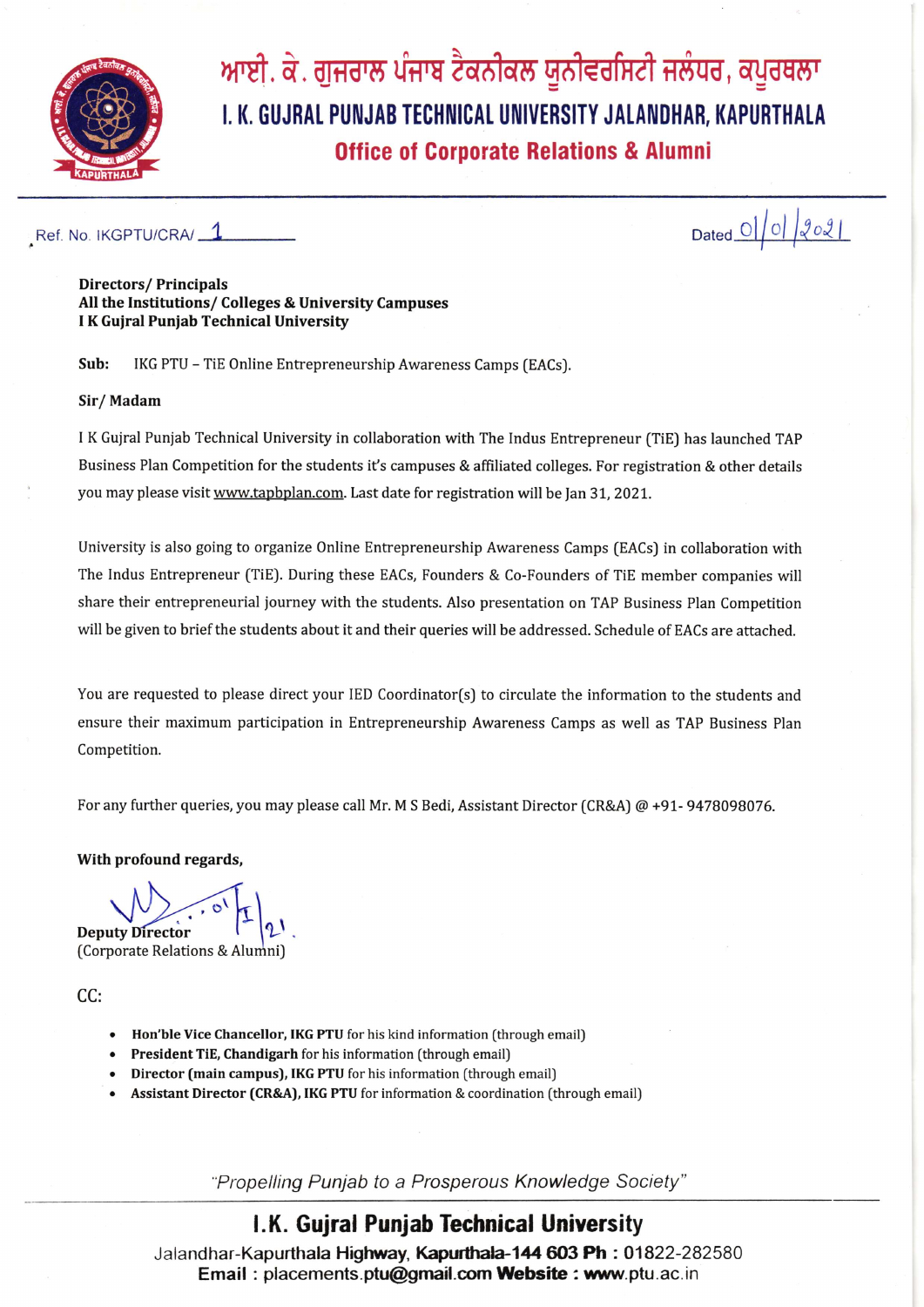## **IKG PTU – Entrepreneurship Awareness Camps (EACs)**

| Sr.No.         | <b>College Name</b>                          | <b>Date</b>  | <b>Time</b> | <b>Concerned Coordinator</b><br><b>Name</b> | <b>Contact No.</b> | <b>Entrepreneur</b><br><b>Representing TiE</b> | <b>Designation with Company</b><br><b>Name</b>      |
|----------------|----------------------------------------------|--------------|-------------|---------------------------------------------|--------------------|------------------------------------------------|-----------------------------------------------------|
| $\mathbf{1}$   | <b>IKGPTU Main Campus,</b><br>Kapurthala     | $04$ -Jan-21 | 1130 hrs    | Dr. M S Bedi                                | 9478098076         | Mr. Harshvir Jaspal                            | Managing Director, Drish<br>Infotech Limited        |
|                | PCBT, Phagwara                               |              |             | Mr. Virat Rehani                            | 7986978244         |                                                |                                                     |
| $\overline{2}$ | <b>IKGPTU Campus, Amritsar</b>               |              | 1400 hrs    | Mr. Tarun Kanodia                           | 7087364656         | Mr. Amulya Shukla                              | Founder & Chief Consultant,<br>Sambhav Consulting   |
|                | Global Institutes, Amritsar                  |              |             | Mr. Bikram Pal Singh                        | 9814051061         |                                                |                                                     |
| 3              | <b>IKGPTU Campus, Hoshiarpur</b>             | $05$ -Jan-21 | 1130 hrs    | Dr. Tarun Goyal                             | 9465884832         | Ms. Ritika Singh                               | Founder, Kontent Factory                            |
|                | APJIMTC, Jalandhar                           |              |             | Dr. Kulwant Kaur                            | 9417633102         |                                                |                                                     |
| $\overline{4}$ | DAVIET, Jalandhar                            |              | 1400 hrs    | Mr. Vishav Kapoor                           | 9888144156         | Mr. S.K. Arora                                 | Co-Founder, Appsmartz                               |
|                | RIET, Phagwara                               |              |             | Ms. Sonpreet Kaur                           | 9988596082         |                                                |                                                     |
| 5              | KCET, Amritsar                               | $06$ -Jan-21 | 1130 hrs    | Mr. Prabhdeep Singh                         | 9041726540         | Mr. Hitesh Kumar<br>Gulati                     | Founder, Diversityace<br><b>Business Consulting</b> |
|                | CKD-IMT, Amritsar                            |              |             | Mr. Harpreet Singh                          | 9417247963         |                                                |                                                     |
| 6              | IHGI, Jalandhar                              |              | 1400 hrs    | Mr. Gagandeep Humpal                        | 8427469760         | Ms. Prerna Kalra                               | Founder, Openhand<br>Solutions                      |
|                | CT Institute, Shahpur Campus,<br>Jalandhar   |              |             | Mr. Vansh Raheja                            | 9914504907         |                                                |                                                     |
| 7              | Dr. IT College, Mohali                       | $07$ -Jan-21 | 1130 hrs    | Ms. Suchi Sharma                            | 9780174757         | Mr. Parampreet Kalra                           | Co-Founder, Starthub Nation                         |
|                | IKGPTU campus, Mohali                        |              |             | Dr. Neeraj Mohan                            | 9463383753         |                                                |                                                     |
|                | SSGI, Derabassi                              |              |             | Mr. Verneek Real                            | 9814108468         |                                                |                                                     |
| 8              | St. Soldier Group of Institute,<br>Jalandhar |              | 1400 hrs    | Mr. Nitish Chopra                           | 9465018290         | Mr. Ashu Batta                                 | Director, H&H Technologies<br>Pvt. Ltd.             |
|                | KCL-IMT, Jalandhar                           |              |             | Dr. Tarunjit Singh                          | 9988600663         |                                                |                                                     |